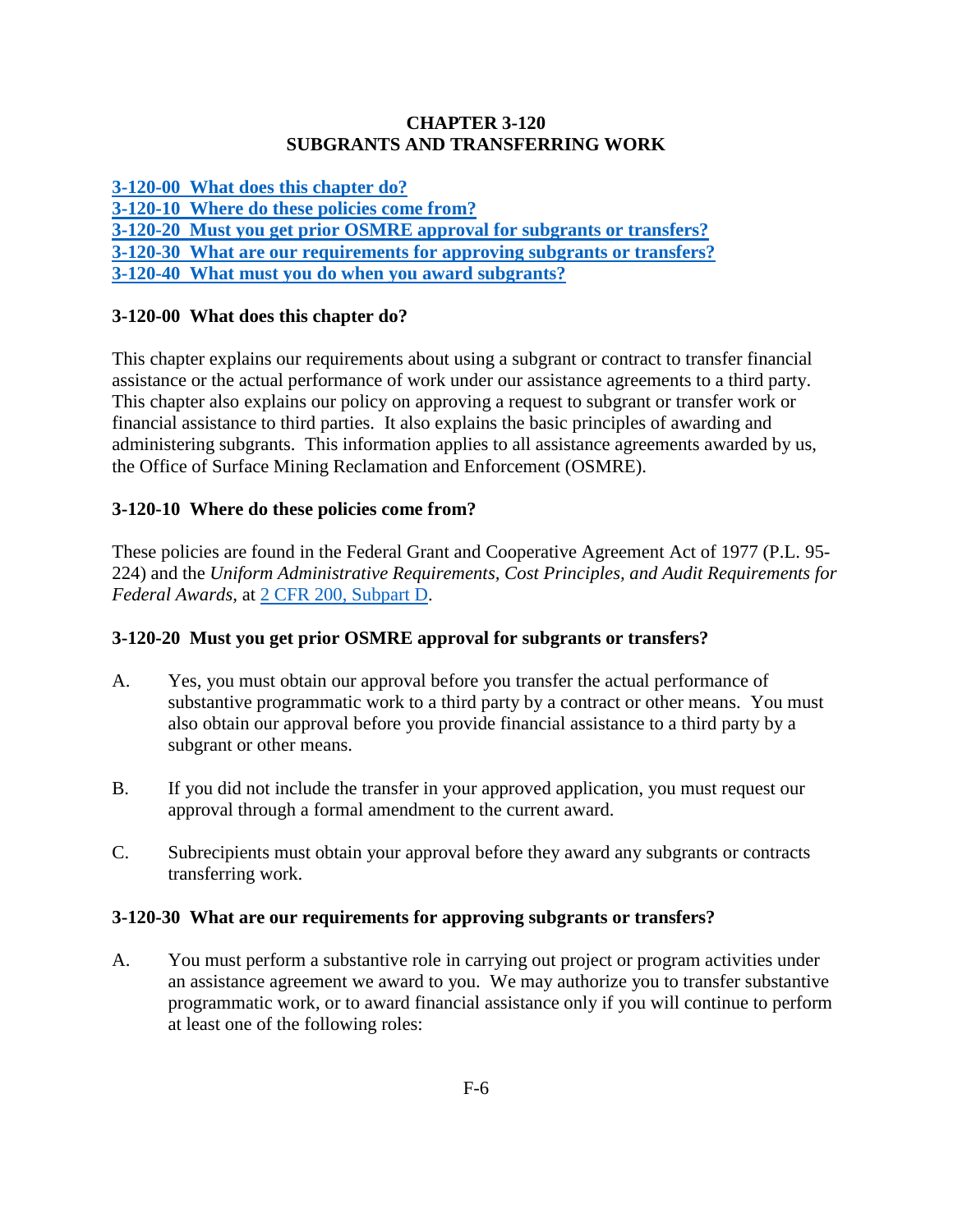- 1. Principal performer of project activities.
- 2. Primary beneficiary of Federal financial assistance.
- 3. Overall administrator of a program in which third parties perform activities or receive financial assistance.
- B. Generally, we must review the specific circumstances of each application or request involving the transfer of work or the award of financial assistance to determine whether approval would violate the rule in the previous paragraph. However, if the proposed transfer falls into one of the following classes, we may assume that approval would not violate the rule:
	- 1. You may contract for construction services under an assistance agreement for construction. Construction includes alteration, or renovation of real property.
	- 2. You may subgrant or contract for projects if we awarded your assistance agreement under a statute or regulation explicitly intending that your primary responsibility is to select projects, and to award, and administer grants, contracts or cooperative agreements.
	- 3. You may transfer activities and funds to a collaborating or cooperating organization if we awarded your assistance agreement under a statute or regulation explicitly intending such collaboration or cooperation.
	- 4. You may transfer activities and funds to a college, university, hospital, or government entity if you are a closely affiliated but separately incorporated organization whose primary purpose is to receive and administer gifts, grants, cooperative agreements and contracts. An example is the transfer of funds to a state university from its affiliated research foundation.
- C. We may limit the kinds of third parties eligible to perform the work, or receive financial assistance under your assistance agreement. However, we will not choose a specific entity and directly or indirectly require you to transfer the work, or award the assistance to that entity. You must choose your subrecipient or contractor.
- D. We will not require you to submit the contract or subgrant documents for our prior approval.

#### <span id="page-1-0"></span>**3-120-40 What must you do when you award subgrants?**

A. If you are a state, then you must follow state law and procedures when you award and administer subgrants or financial assistance to local and Indian tribal governments.